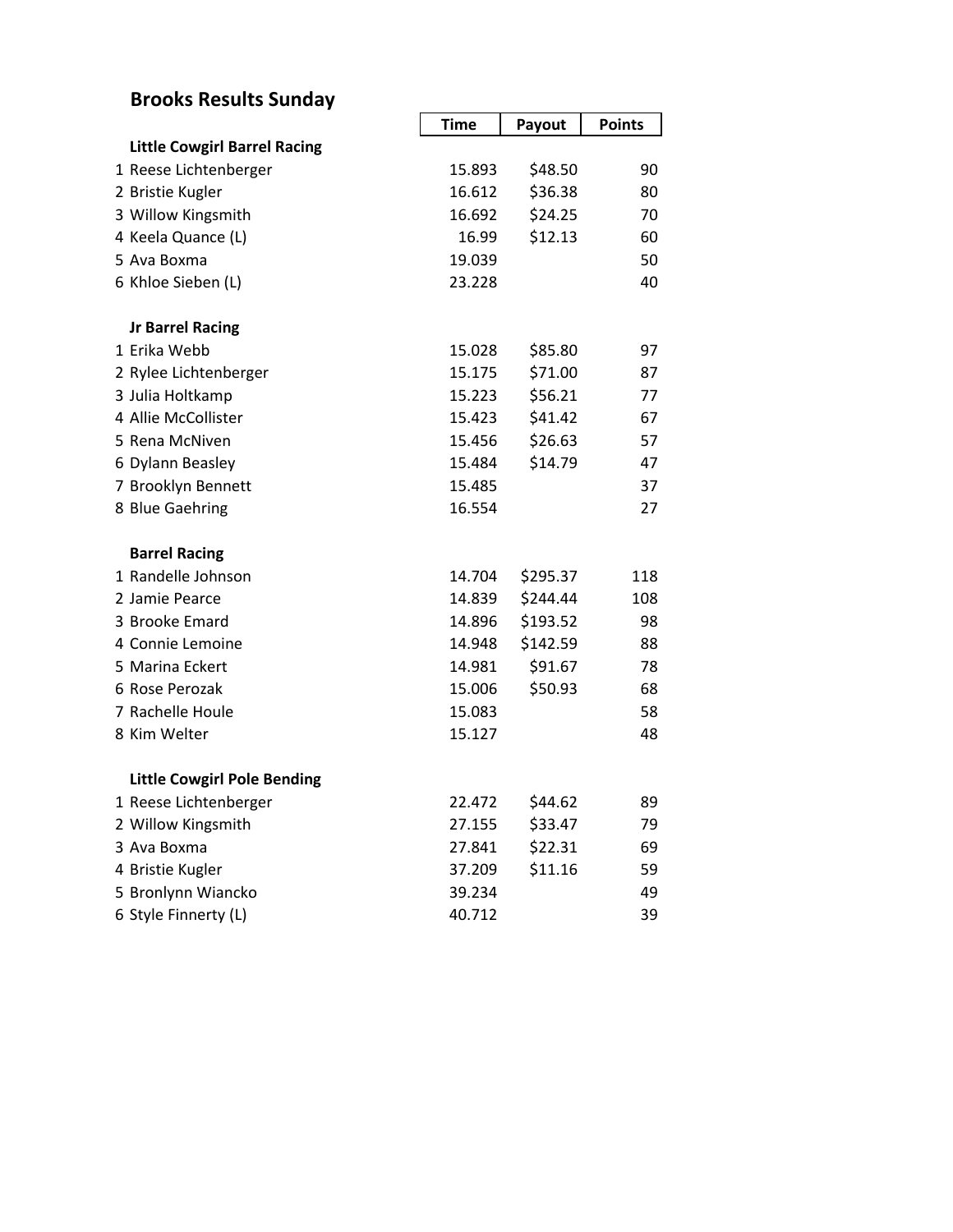| 1 Brooklyn Bennett     | 20.653 | \$77.36  |     |
|------------------------|--------|----------|-----|
|                        |        |          | 95  |
| 2 Jessica Boxma        | 20.826 | \$64.02  | 85  |
| 3 Erika Webb           | 20.967 | \$50.68  | 75  |
| 4 Jetta Buteau (L)     | 22.141 | \$37.35  | 65  |
| 5 Rena McNiven (L)     | 23.124 | \$24.01  | 55  |
| 6 Blue Gaehring        | 25.273 | \$13.34  | 45  |
| 7 Brandyn Wiancko      | 25.370 |          | 35  |
| 8 Emma Webb            | 26.592 |          | 25  |
| <b>Pole Bending</b>    |        |          |     |
| 1 Shelby Weltz         | 21.702 | \$182.85 | 102 |
| 2 Trish Seitz          | 21.712 | \$151.32 | 92  |
| 3 Jolayne Collings     | 21.724 | \$119.80 | 82  |
| 4 Rorie Perrott        | 21.961 | \$88.27  | 72  |
| 5 Martina Holtkamp     | 22.179 | \$56.75  | 62  |
| 6 Jamie Pearce         | 22.406 | \$31.53  | 52  |
| 7 Brooke Emard         | 22.674 |          | 42  |
| 8 Melissa Burton       | 23.034 |          | 32  |
| Jr Goat Tying          |        |          |     |
| 1 Rylee Lichtenberger  | 10.41  | \$83.42  | 91  |
| 2 Julia Holtkamp       | 12.86  | \$62.57  | 81  |
| 3 Brooklyn Bennett     | 13.11  | \$41.71  | 71  |
| 4 Jessica Boxma        | 13.27  | \$20.86  | 61  |
| 5 Hadlee Gaehring      | 13.52  |          | 51  |
| 6 Kailee Dame (L)      | 14.98  |          | 41  |
| <b>Goat Tying</b>      |        |          |     |
| 1 Tori Brower          | 6.78   | \$126.10 | 89  |
| 2 Matea Lloyd          | 8.17   | \$94.58  | 79  |
| 3 Kelby Keeley         | 8.18   | \$63.05  | 69  |
| 4 Martina Holtkamp     | 8.69   | \$31.53  | 59  |
| 5 Natalie Atwood       | 8.92   |          | 49  |
| 6 Hailey Nelson        | 10.68  |          | 39  |
| <b>Tie Down Roping</b> |        |          |     |
| 1 Cassidy Clark        | 25.1   | \$77.60  | 84  |
| 2 Lawrie Saunders      | 25.99  | \$58.20  | 74  |
|                        |        |          |     |

**Jr Breakaway Roping**

No Qualified Catches